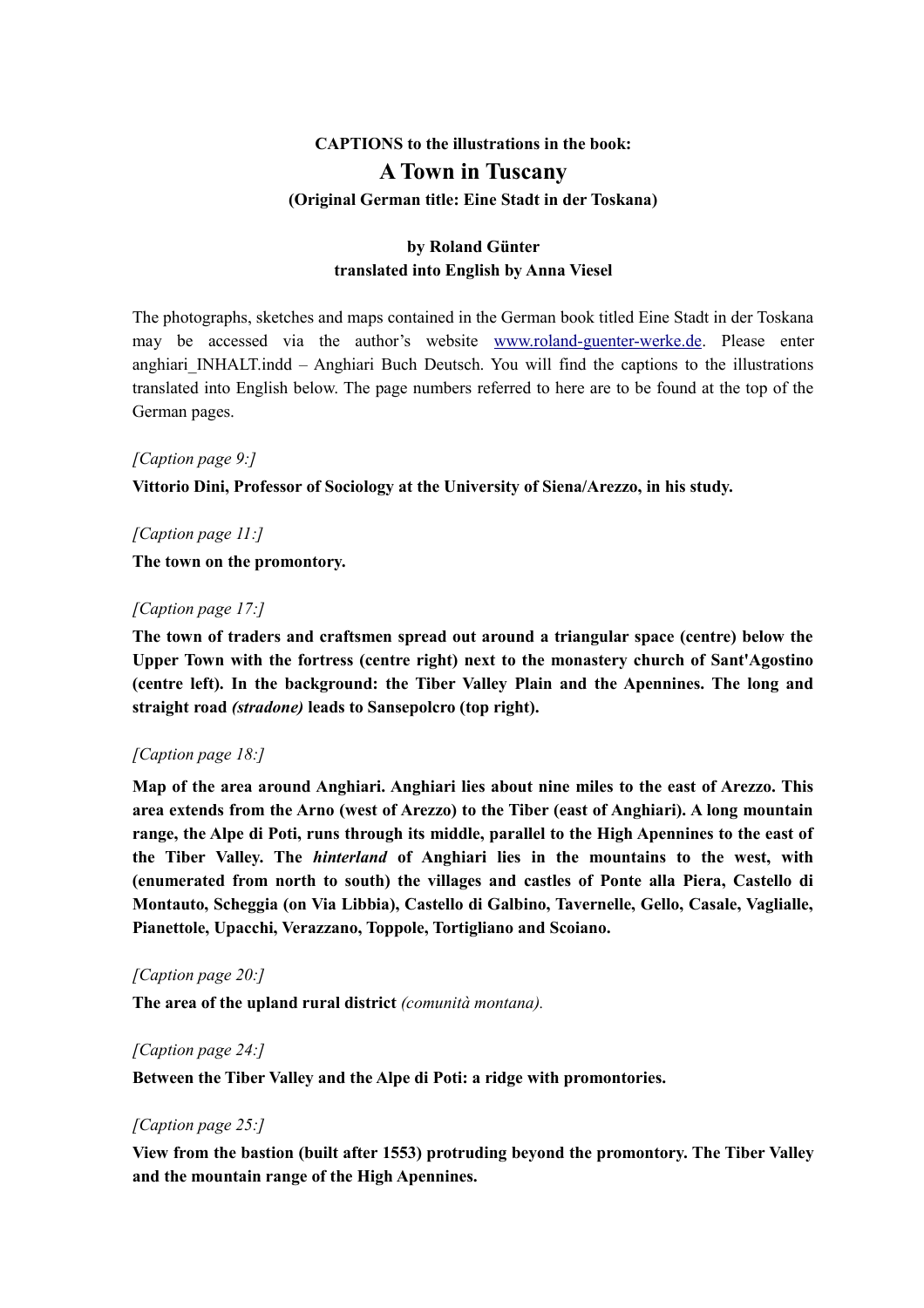*[Page 26:] [Heading to key page 26:]* **Map of the Old Town**

*[Text underneath key page 26:]*

**The oldest part of the town expanded along the promontory seen on the right-hand side. The long, straight road (1323/1324,** *stradone***) runs to the north of it in a valley fold, beginning on the left-hand side of the ridge. The area of expansion beyond the walled town lies to the left and right of it (14th to 16th centuries).**

*[Sketch page 28:]*

**Key:**

Einäscherungsplatz = **place of cremation**; Heiligtum des Schicksals = **shrine to the Fates**; Mammaluco große Mutter = **great mother**; ETRUSKISCHE HEILIGTÜMER = **ETRUSCAN SHRINES**; OBERSTADT = **UPPER TOWN**; Janus-Tempel = **Temple of Janus**; Etruskische Mauer = **Etruscan wall**; Panteolus für alle Götter = **Pantheolus dedicated to all the gods**; Tor = **gate**; Gräber-Feld = **burial ground**

**Speculations on the Etruscan site.**

(Sketch by Roland Günter)

*[Sketch page 29:]*

**Key:**

Burg = **fortress**; Hof = **courtyard**; Klein-Kastell als Vorposten = **fortlet as an outpost**; Ältester Zugang = **oldest access route**

**The oldest access roads in the eastern part of the town**

*[Sketch page 30:]*

**Key:**

Feld der Köhler = **charcoal burners' site**; Burg-Bezirk = **fortress area**; Funde: Erschließungs-Gasse und Haus-Wände = **finds: access alley and house walls**; Burg = **fortress**; Burg-Hof = **fortress courtyard**; Kloster = **convent**; Kloster-Hof = **convent courtyard**; Geistlicher Bezirk (seit 1104) = **religious area (from 1104)**

**The oldest fortress (c. 1000). It was split in two in 1104, one part of which was a religious area (bottom right). At the same time, peasant farmers and craftsmen became free citizens.**

*[Sketch top of page 31:]*

**Key:**

**Growth of the town of burghers with arable farmland: the ring-like expansion of the town around the hill.**

Erste Siedlungsansätze außerhalb der Mauern (späteres *Borghetto*). Ummauerung erst nach 1181 = **initial settlements outside the walls (later the** *borghetto***); not walled until after 1181**; Erweiterungsring = **ring of expansion**; jeweils mit einer Häuserzeile vorgelagertem Weg und Mauer = **each with a row of houses, a path in front, and a wall**; Klosterburg und Kirche San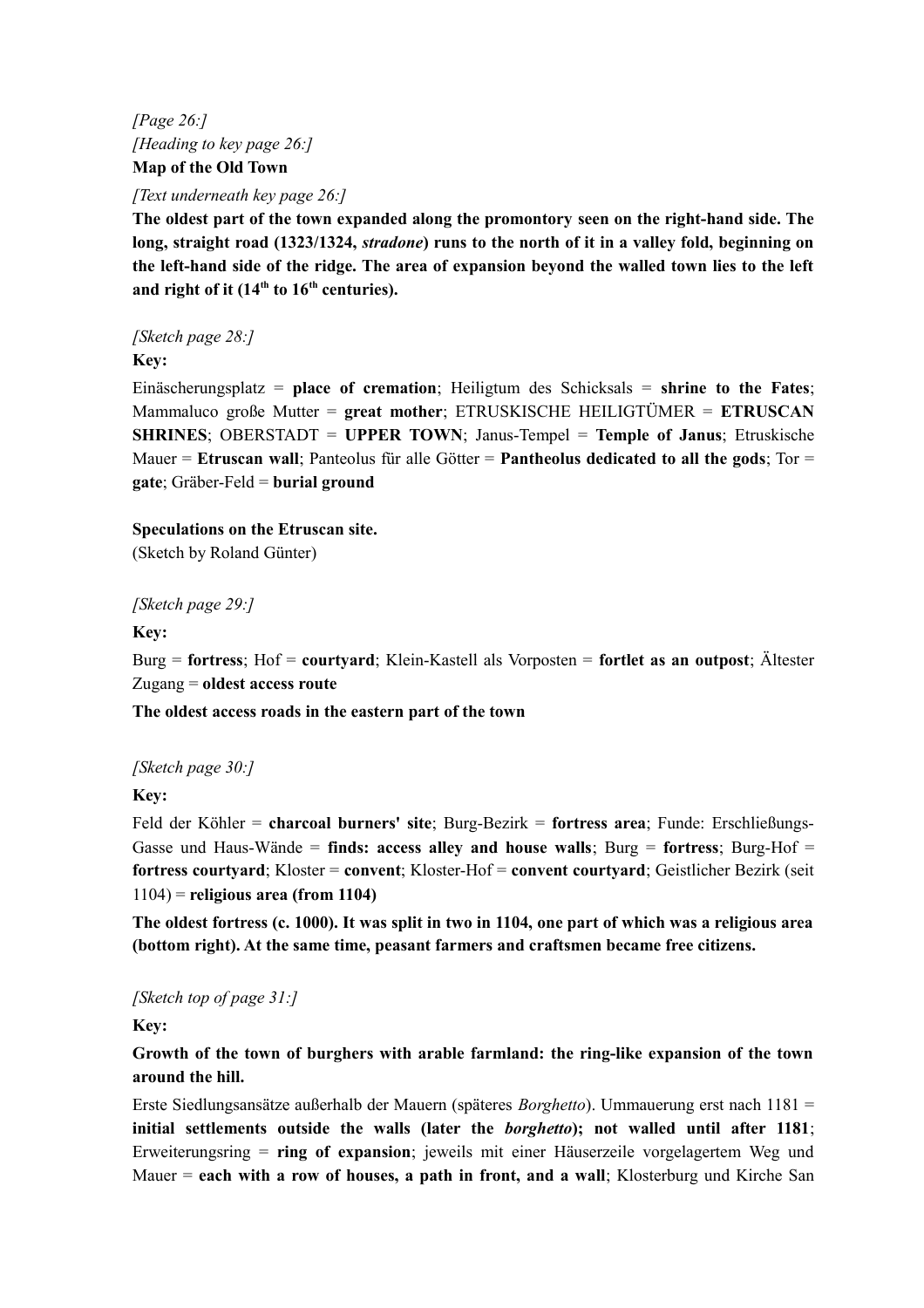Bartolomeo = **convent-fortress and San Bartolomeo's church**; Integration des Kastells in eine Toranlage = **integration of the fort into one of the gateways**; Ältester Zugang = **oldest entrance**; Siedlungskern = **core of the settlement**

Schemaschnitt zur Stadterweiterung in vier konzentrischen Ringen = **Cross section to show the expansion of the town in four concentric rings**

*[Sketch bottom of page 31:]*

## **Key:**

**The modern town plan and the structure of the houses enable us to identify the rings of expansion. The paths ran at a higher level behind the wall. When the wall (black) was abandoned, houses – presumably two storeys high originally (dotted lines) – were built in front of the wall.**

**(Sketch Andrea Simon/Roland Günter)**

Lagerraum = storeroom

#### *[Caption page 33:]*

**Early enlargement of the town on the hillside – the pattern being a row of houses in front of the town wall, a path and then a new town wall.**

#### *[Caption page 34:]*

**Steps or ramps link the level, terraced paths. The pattern of enlargement is repeated several times.**

#### *[Sketch page 36:]*

#### **Key:**

**The major enlargement of the town (after 1181): the district of craftsmen and tradesmen**

(Ausbau ab 1450) = **(expansion 1450 onwards)**; (12. Jh.; grundlegender Umbau) = **(12th century; radical reconstruction)**; Festungsartiger Mauerausbau mit Bastion = **fortress-like extension of the wall with bastion**; (Kirche = **church**; Umbau = **reconstruction**; Turm = **tower)**; vermutl. Mauerverlauf vor Ausbau der Festung = **presumed course of the wall prior to expansion of the fortress**; Festungsartiger Mauerausbau mit Bastion = **fortress-like expansion of the wall with bastion**; mögl. Ausgang = **likely exit**; Stadt-Turm = **town tower**; Stadterweiterung des sog. *Borghetto* = **overspill into the so-called** *borghetto*

#### *[Caption page 39:]*

**The town tower is the symbol of the town. It was built on the town wall, facing outwards. It was completed in 1323, but destroyed by firearms in 1502. There was a 96-year-long ban on rebuilding it. Its bell is still rung to summon the town council to meetings.**

#### *[Caption page 41:]*

**This town gate is under the protection of St. Michael the Archangel (Porta Sant'Angelo).**

#### *[Sketch page 42:]*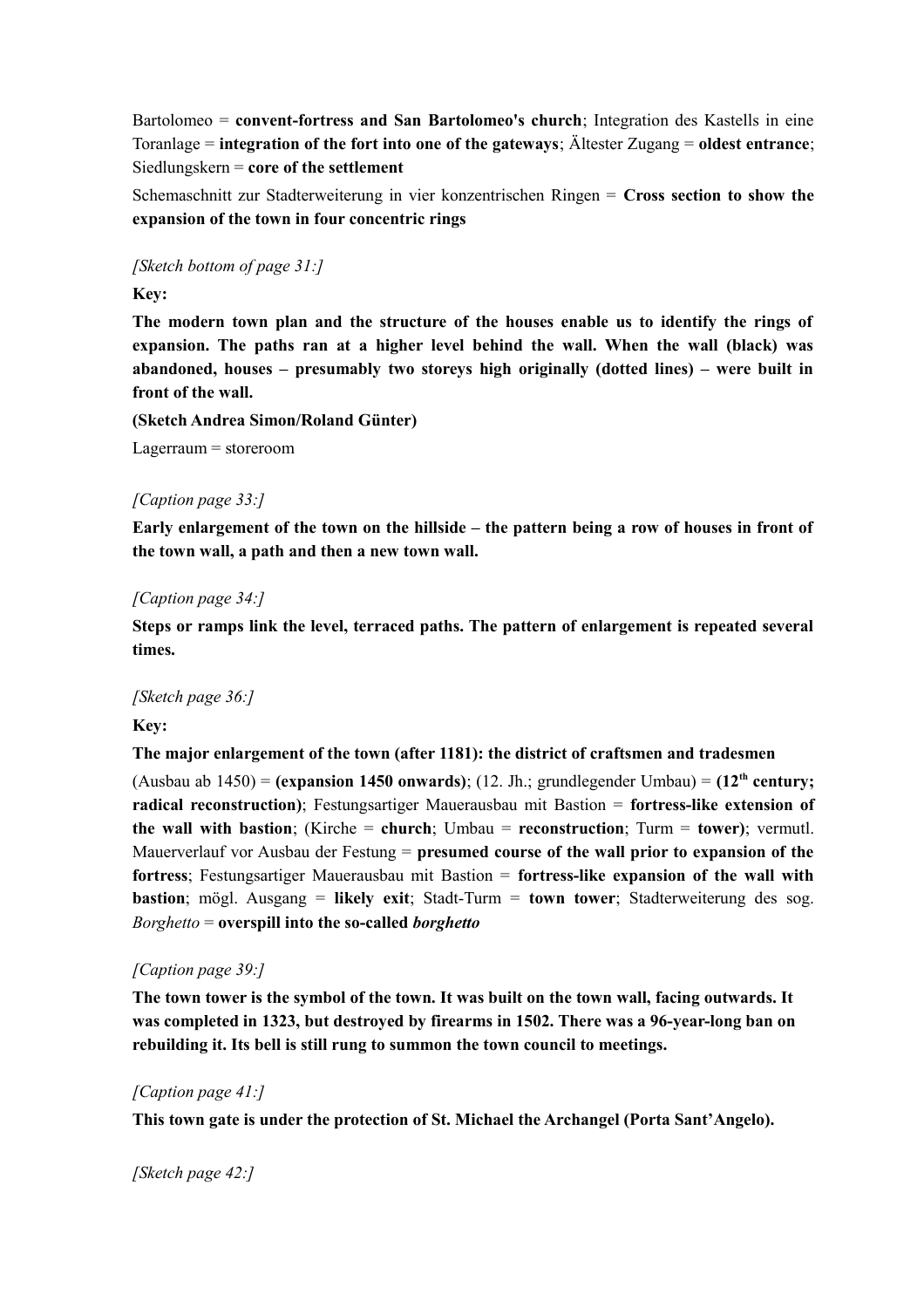#### **Key:**

**Beyond the walls: new infrastructure was in put in place after 1322 in the form of a large modern cattle market. A 3-mile-long straight road was built to one side of it, crossing the lord's territory.**

 $(ab \ldots) = (from \ldots)$ ; nach = **to**; Stadt-Graben (ohne Wasser) = **town moat (without water)**; Loggia als Straßenabschluss = **arcades at the top end of the road**

## *[Caption page 43:]*

**Brilliant town planning around 1323. For 6 miles, the long road** *(stradone)* **structured both the town and the lord's territory from Anghiari to Borgo San Sepolcro.**

#### *[Caption page 44:]*

**Reminder – comparison – connection: the long straight street in Arezzo.**

# *[Page 45:] [Top caption:]*

**A painting by Anton Maria Susini depicting the hill town of Anghiari and the long street with its "crown" of arcades (1649; Chiesa della Croce; detail).**

#### *[Bottom caption:]*

**A painting by Luca Signorelli depicting the martyrdom of St. Sebastian and a long hillside street flanked by houses (c. 1498; Città di Castello; detail).**

# *[Caption page 46:]*

**A cattle market was usually held outside the fortress gate to an old town. As part of their development of their residential seat, Guido Tarlati and Pier Saccone carried out major infrastructure projects in 1323-1324, developing the market into a "grand square".**

# *[Caption page 47:]*

**Shops occupying the substructure beneath the square (1323/1324). Below: The substructure and the square with its former arcades and fountain (before the cistern) (Codice Corsi, 18th century).**

#### *[Caption page 48:]*

**The long arcades (1323/1324) on the big square. Several shops in the substructure on the long straight road. On the left: the water points. On the right: "Petrone", the pillory (Codice Corsi, 1624).**

# *[Caption page 50:]*

**The lord of the town, Guido Tarlati, had the fortress enlarged. On the south side of the huge tower house there were two viewing balconies supported by stone brackets. Until the 1917 earthquake, it was 16m higher.** *[Page 51:]* **West elevation of the fortress.**

*[Caption page 53:]*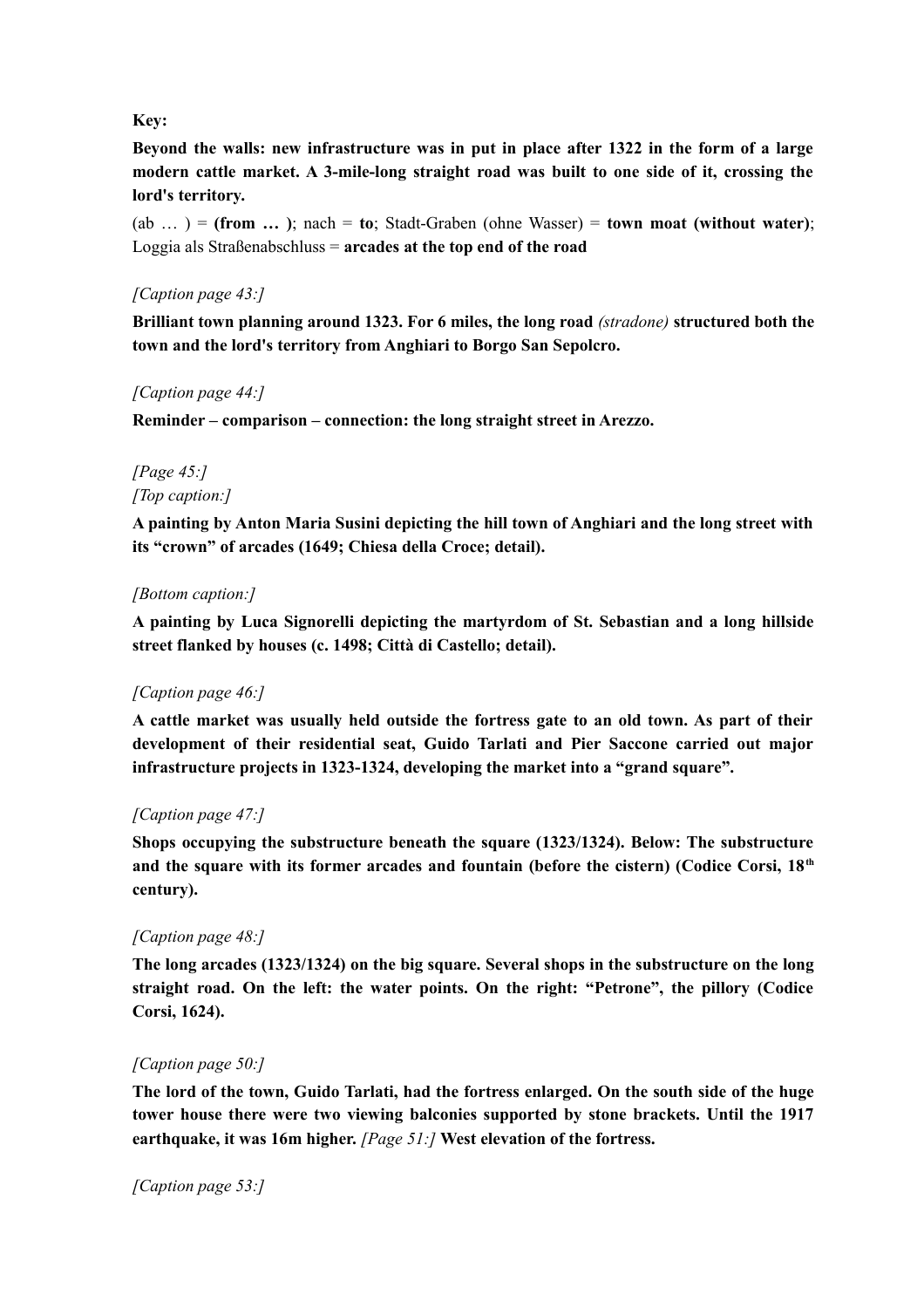#### **The Abbey moved to the east side of the hill after 1359.**

#### *[Caption page 57:]*

**The town is a fortress, shaped by fear in times of insecurity.**

#### *[Caption page 59:]*

**In a period of re-armament Girolamo Magi built a bastion on the vulnerable south-eastern side of the town fortress.**

#### *[Caption page 64:]*

**In 1777, the Corsi family, the richest in town, members of the upper middle class, moved to new surroundings behind the houses along the long road. Their model was a princely garden. First plan: an elegant coffee house; second plan: a theatre.**

## *[Caption to sketch page 65:]* **Key:**

**Extensive gardens were laid out behind Palazzo Corsi, and a theatre was built. Changes in military technology meant houses could be built over the moat along the town wall (Via Trieste).**

(ab …) = (**from** …); Gartenanlage = **gardens**; Umbau = **conversion**; Jh. = **century**

#### *[Caption to photo page 65:]*

**Changes in military technology put an end to the idea of a fortress. Houses were built in the moat, in front of the town wall: Via Trieste.**

#### *[Caption page 70:]*

**The Upper Tiber Valley with the Apennines – "the loveliest amphitheatre", says Pliny the Younger (61 to around 114 AD), writing about the position of his villa on the terrace (right).**

#### *[Caption page 90:]*

**Present-day structure of parcels of land in the Old Town. Right: fortress area. Left: the** *borgo* **of artisans and tradesmen.**

# *[Sketch on page 96:]*

**Key:**

Bebauungsstruktur Mittelalter = **Building development in the Middle Ages**; mittelalterlich = **mediaeval**; sukzessive Bebauung = **built up gradually**; Kapelle = **chapel**

**c.1330 building of the "long, straight road"** *(stradone)* **and Mercatale outside the wall surrounding the historic town centre.**

**A moat, or** *fossa***, ran parallel to the wall in front of it. Entry to the town was via two bridges.**

#### *[Caption to sketch on page 96:]*

**Infrastructure with a stroke of genius. Pier Saccone had a large square built outside the town**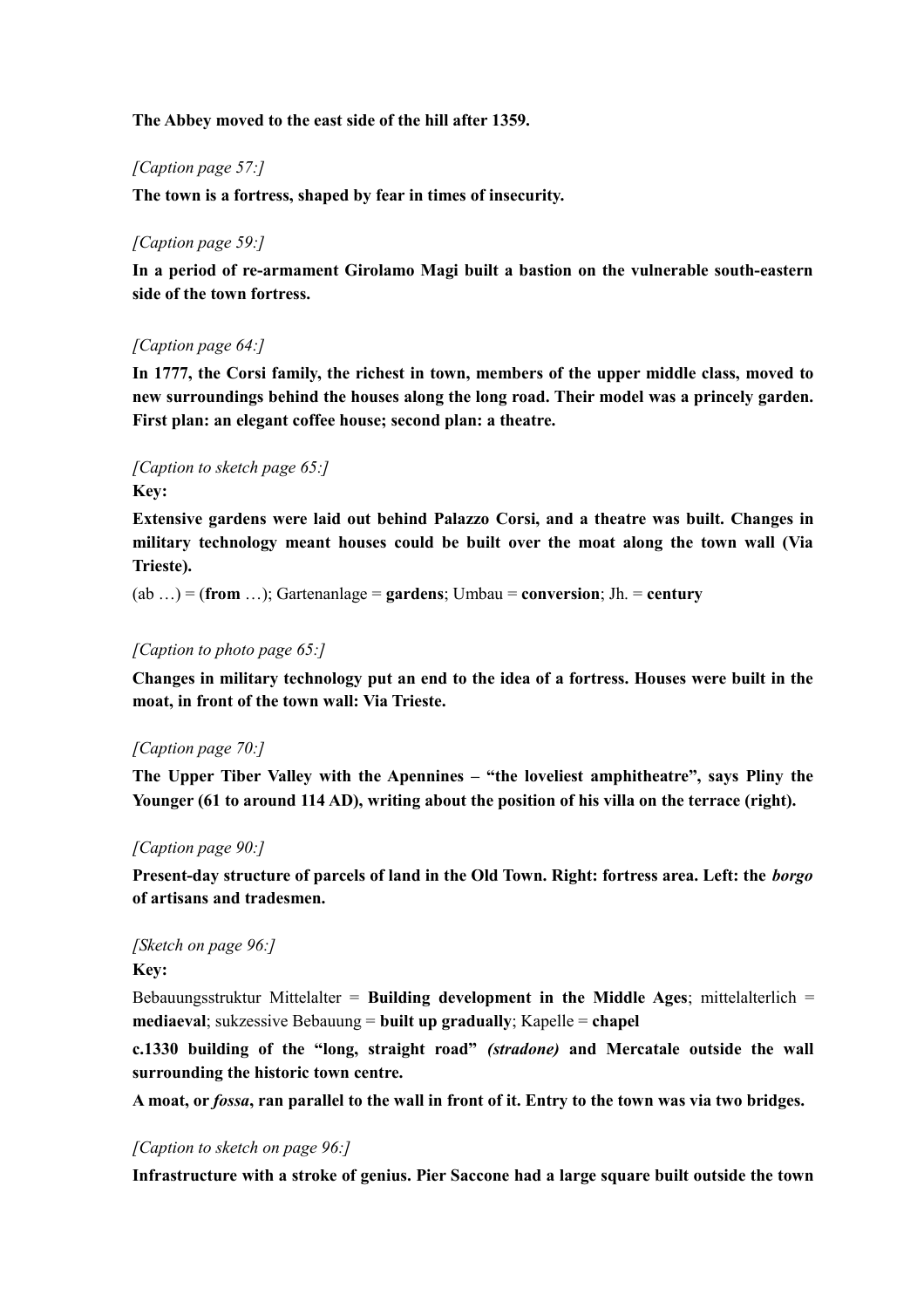**wall, with a cistern beneath it, shops to one side of it and a well below; on the other side: the long, straight road.**

#### *[Caption page 100:]*

**The entrance to the poor man's bank, Monte di Pietà.**

#### *[Caption page 105:]*

**Traces of a one-time hamlet outside the town gate – uneven alignment of the houses on the south side of the main square (Mercatale).**

# *[Sketch on page 109:]*

**Key:**

Kammlage = **ridge**; Straße entlang der Hangkante = **road along the edge of the slope**; Taleinschnitt = **deeply cut valley**; Einzelgehöfte bzw. Weiler in der Vorbergzone = **solitary farms or hamlets in the foothills**; Siedlungen der Ebene = **settlements on the plain** Besiedlung und Erschließung im Bereich des Übergangs der Ebene zur Vorbergzone = *Settlement and development in the transition area from the plain to the foothills*

#### *[Caption to sketch on page 109:]*

**On the hillside above the long straight road, hamlets grew out of solitary farmhouses as a result of extensions built for extended families. They were linked by a path along the hillside. It was not until times of greater peace and improved medicine that the floodplain could be settled.**

*[Caption page 111:]* **Castello Galbino, rebuilt c. 1550.**

#### *[Caption page 113:]*

**The Florentine district of Anghiari administered by the** *vicario* **from 1385; the rivers Tiber (right) and Sovara (centre).**

#### *[Caption page 115:]*

**The house of the chief Florentine administrative officer, the** *vicario,* **(re-built in the 15th century; now the town hall).**

#### *[Caption page 116:]*

**Floor plan of the town hall. Foreground: walled courtyard** *(cortile)***. Background: the foyer (formerly without any partitions). Right: the chapel. The ground floor was taken up with prison cells in the 18th century. Left: the garden** *(orto)***.**

*[Caption page 118 above left:]* **Justitia in the courtroom.**

*[Caption page 118 below right:]*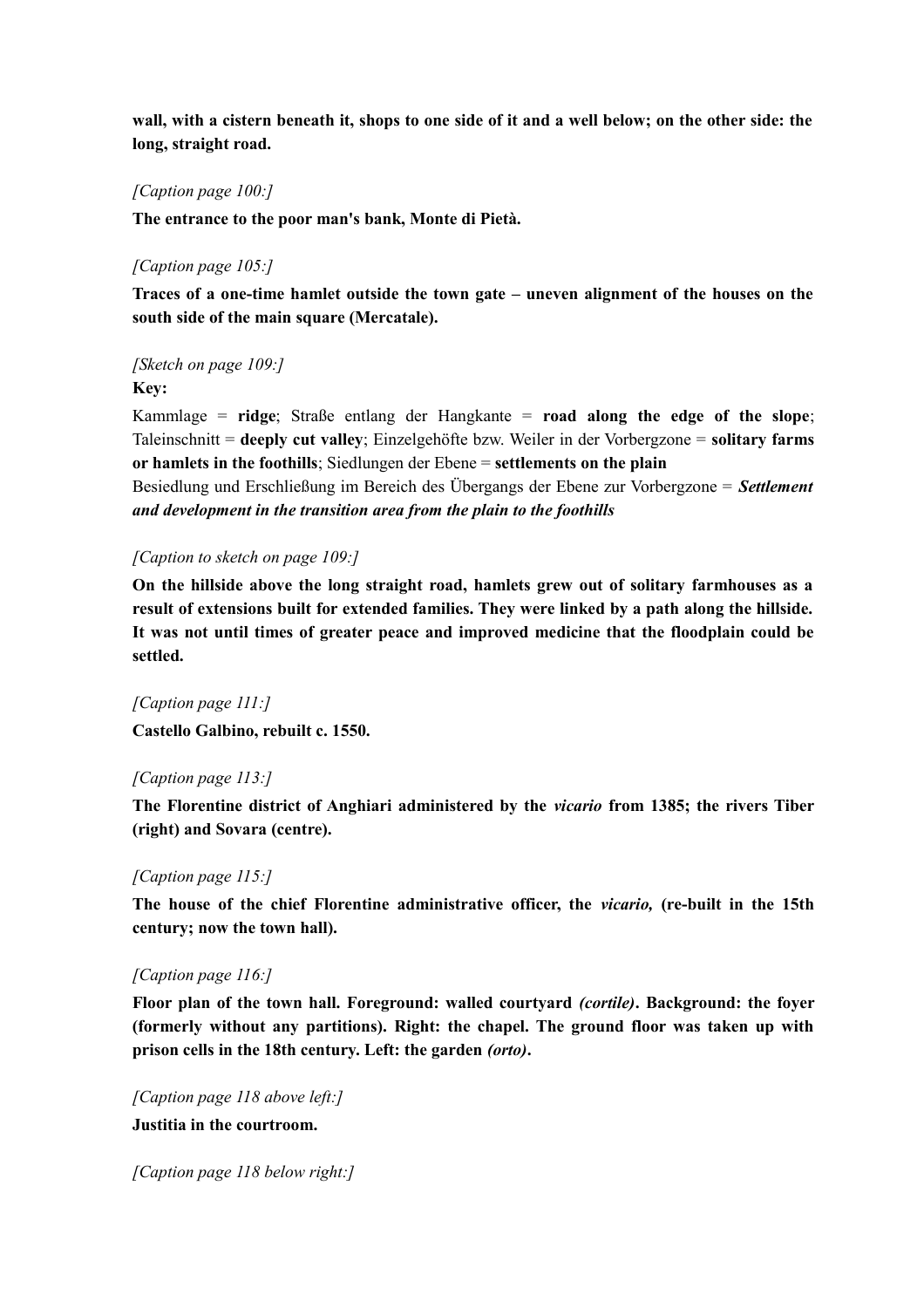#### **The prison.**

#### *[Caption page 119:]*

**The** *vicario's* **(now the mayor's) room with its elegant and valuable paintings and the** *vicario's* **coat of arms.**

#### *[Caption page 133:]*

**The houses open up – shops are open to alleyway and square.**

#### *[Caption page 134:]*

**Sign for a butcher's shop (?): two animals in the rounded arch of a doorway.**

#### *[Caption page 135:]*

**Porches protect people and goods from rain and too much sun.**

#### *[Caption page 142:]*

**For many years a rarity: a lavatory. Sant'Agostino monastery was privileged to have this one.**

#### *[Caption page 143 top left:]*

**Features on the houses on the triangular square (Piazza Mameli). There is a ring for tying up animals on the right-hand house-front. Iron bars are fixed to the upper floor of the middle house on the other side of the square, with thin round wooden poles resting on the curved ends of the bars – on festival days costly textiles from the house were draped over the poles, to show them off in public. There is a round opening beneath the middle window, to let inquisitive children participate in the public goings-on outside.**

#### *[Caption page 143 below:]*

**Rings for tying up animals.**

#### *[Caption page 144 top:]*

**The rear section of the ground floor of houses built in front of the town wall was a storeroom. It belonged to the people living across the way. Every house therefore had two owners – one owned the upper part, and another the lower part.**

#### *[Caption page 144 below:]*

**San Martino convent (Piazza del Popolo) with its roof-top gallery.**

*[Sketches page 146:] Views* [= Ansichten]

#### *[Caption page 146:]*

**Terraced houses on a slope. When the town wall ceased to function as such, houses were built in front of it. At the top, on the old pathway before the wall, they had two storeys. Lower down, two further storeys were added.**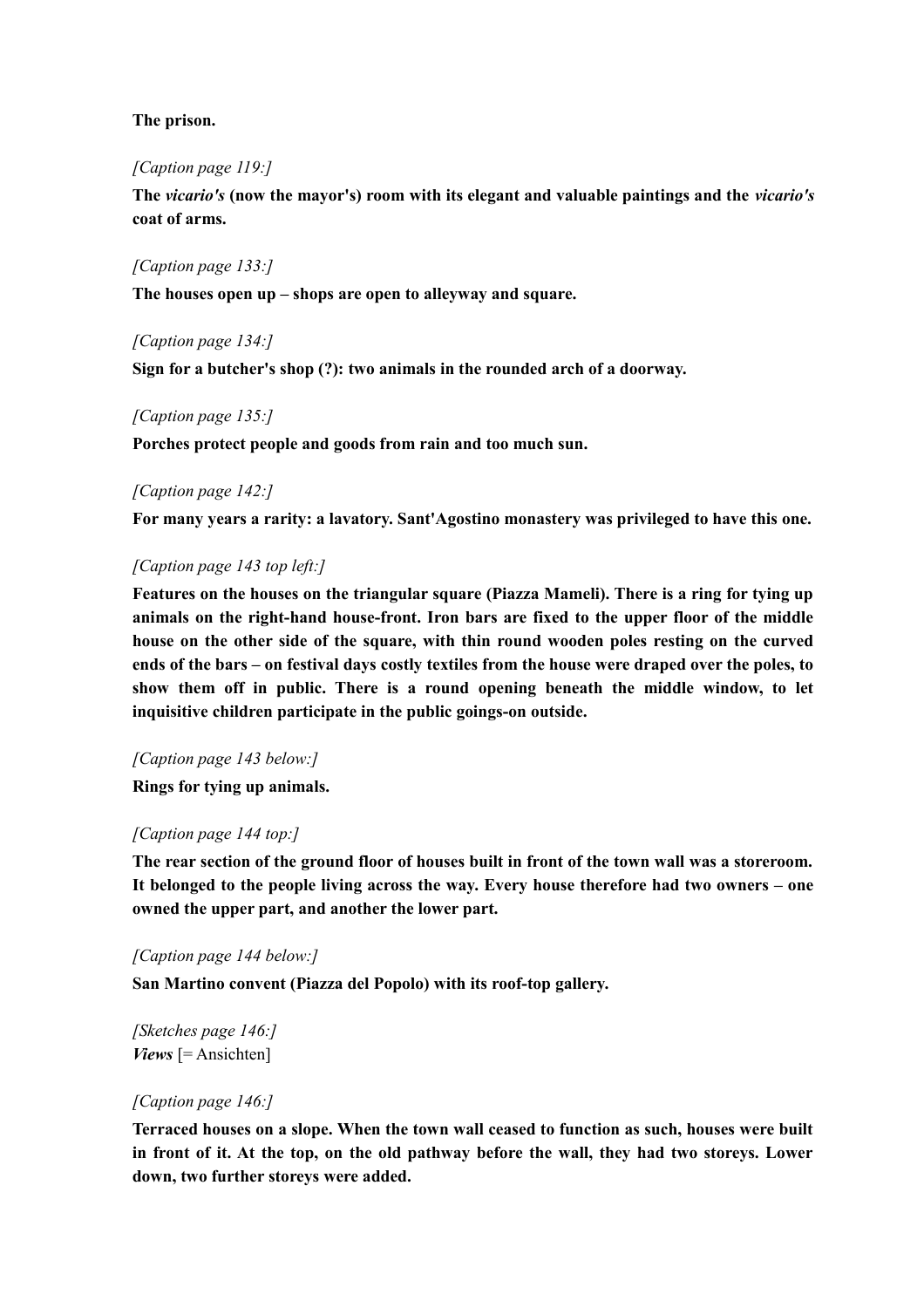*[Caption pages 147 and 148:]*

**The Taglieschi house (now a museum).**

*[Page 148:] [Caption bottom of page 148:]*

**The north side of the town quarter** *(borghetto)* **of artisans and traders. The Taglieschi family's large building complex (the parcel of land numbered 148) stands opposite the church and monastery of Sant'Agostino. In front of it, and to the right, is the triangular square (Piazza Mameli). The cadastral map of 1826.**

*[Caption page 149:]*

**The Taglieschi family's complex of houses (Codice Taglieschi, around 1624).**

*[Page 150:] [Sketch page 150:]*

**Triangular square** [ = Dreiecksplatz] **Floor plan of the Taglieschi family's rambling complex of houses, at utility area level.**

*[Caption page 151:]*

**The Taglieschi family home: a vaulted utility area with its own well.**

*[Caption p. 153:]* **The first-floor hall in the Taglieschi family home.**

*[Caption page 154:]* **Sweet music: a 16th century organ.**

*[Caption page 161:]* **Contrasting paths.**

*[Sketch page 162:]* **Key:**

Freiräume = *Open spaces*; Zum Mercatale = **to the Mercatale**; Wegenetz und Plätze = **network of paths and squares**

*[Caption to sketch on page 162:]*

**The paths and squares run in different directions and vary in width.**

*[Caption page 165:]* **Ritual signs over a portal (Via Garibaldi).**

*[Caption page 166:]*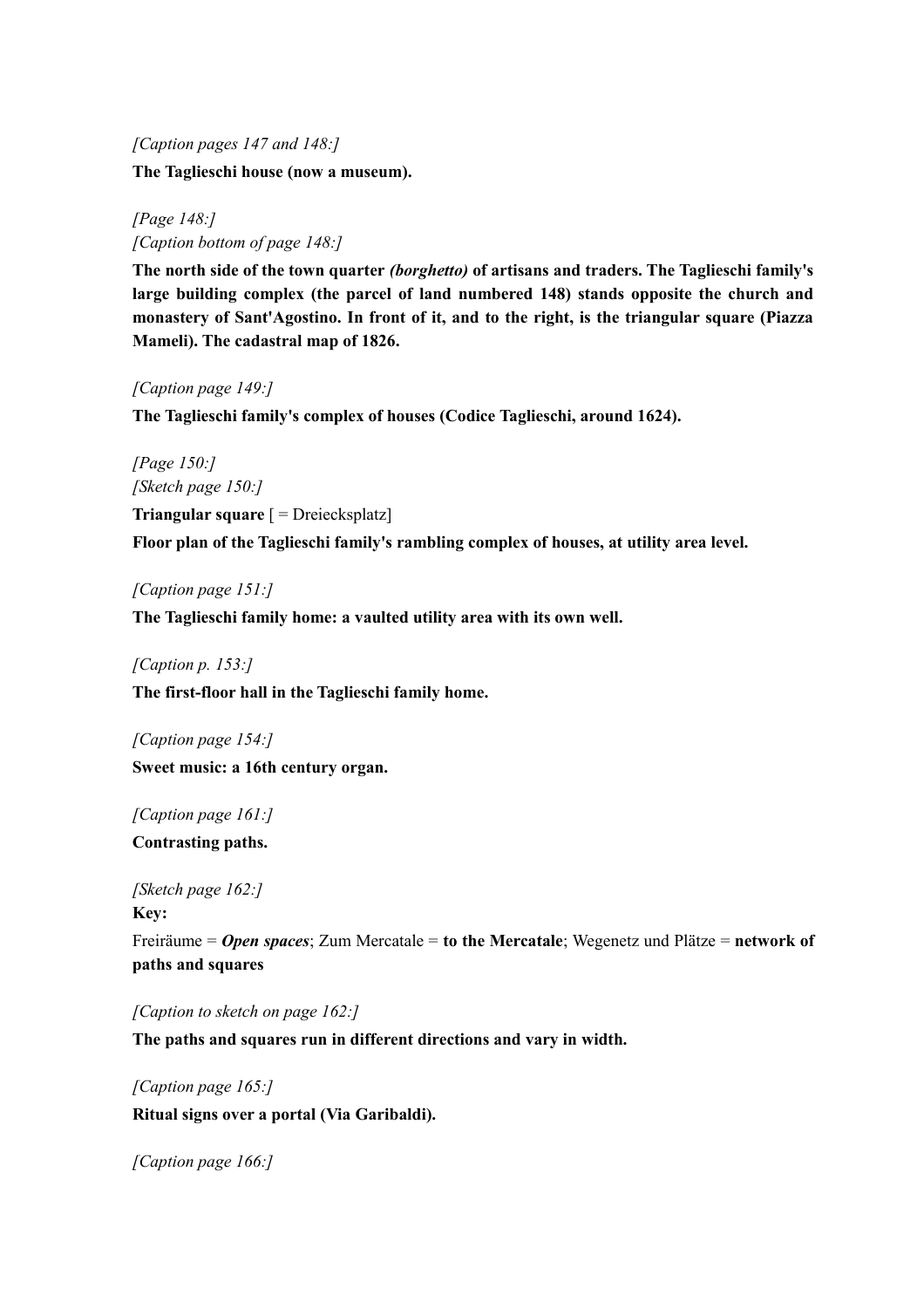**The oldest way over the hill – the original houses were one storey high. In the Middle Ages they were built higher and higher.**

## *[Caption page 168:]*

**The square in front of the town hall. The Abbey** *(Badia)* **is in the corner.**

#### *[Caption page 171:]*

**A settlement for artisans and traders arose in the borgo, at the foot of the oldest town on the hill. The three-cornered Piazza del Borghetto (now Piazza Mameli) was formed at a crossroads.**

#### *[Caption page 174:]*

**For many years, the largest wine bar** *(osteria)* **in Anghiari (at the front, to the right of the picture) was to be found on the square with the well, below the large square.**

#### *[Caption page 177:]*

**The most scenic square was formed by the crossing of two paths on the hillside** *(poggiolino)***.**

#### *[Caption page 179:]*

**The wealthy Mannini family was given permission to build arcades on the large square in 1466. For them it was a matter of prestige, for the townsfolk it meant shade and shelter from the rain.**

#### *[Caption page 180:]*

**The west side of the large square with portico (Codice Corsi).**

#### *[Caption page 181:]*

**Some of the land along the Tiber was acquired through water management – as in the northern Netherlands. A huge amount of human effort and intelligence went into the project. The drainage channels require constant monitoring and care.**

#### *[Caption page 182:]*

**The territory of Anghiari in the 15th century. Two extensive river systems dominate its structure. In the middle we see that of the Sovara, in the east that of the Tiber. To the west of the mountains lies the river system of the Arno.**

#### *[Caption page 185:]*

**Water in the industrial age: from well to pipes (1925).**

#### *[Caption page 186:]*

**A huge 13th century communal project: the digging of a canal from the River Tiber and the building of a series of mills. This map dates from 1792.**

*[Caption page 189:]*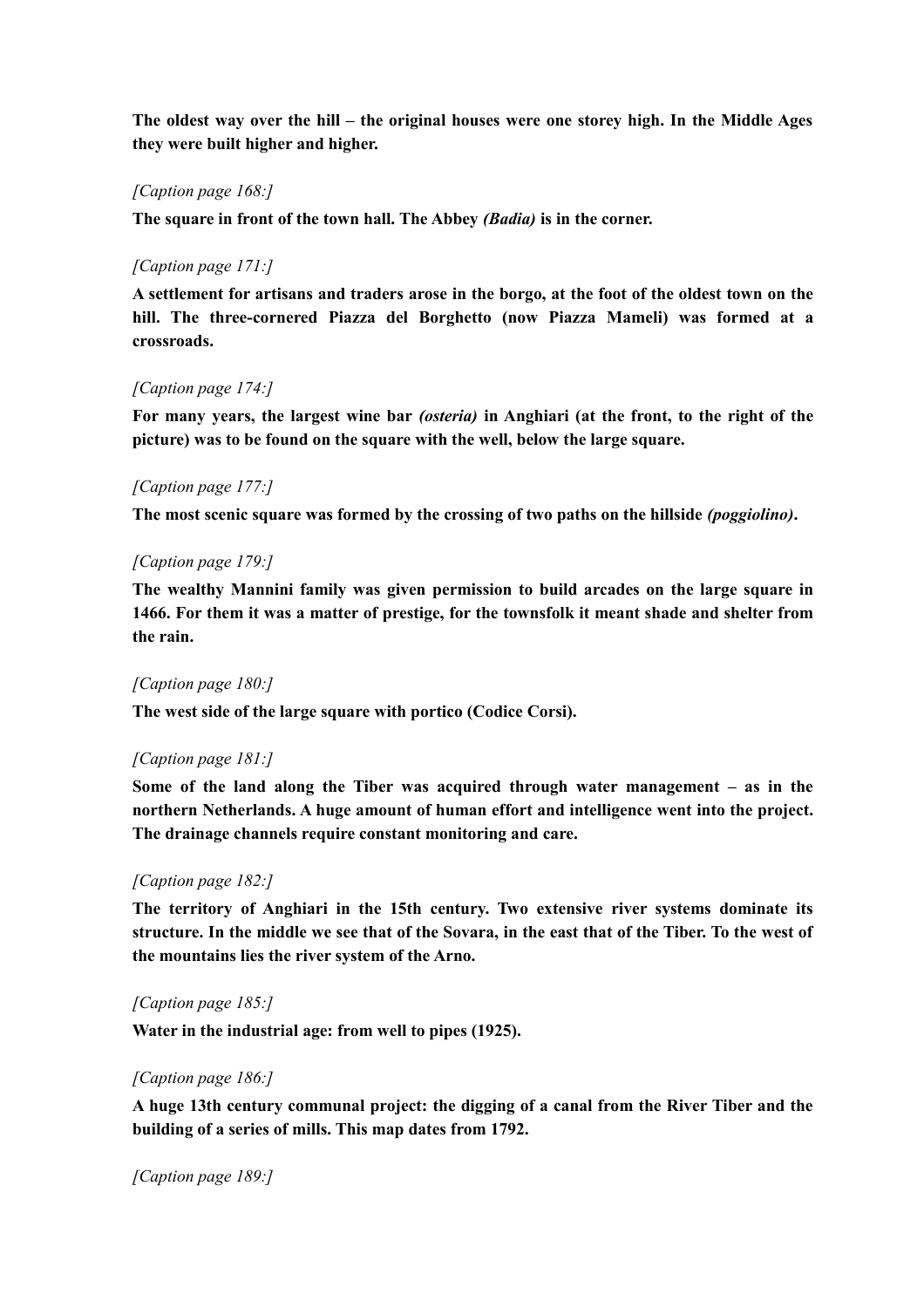#### **The countryside around Anghiari.**

*[Caption page 190:]*

**The hamlet of Ponte alla Piera.**

#### *[Caption page 208:]*

**S. Stefano, a church with a centralised structure, stands at the foot of the hill (7th/8th century).**

#### *[Caption page 209:]*

**On the hillside to the north of Anghiari, one hour's walk away, stands the parish church** *(pieve)* **of Micciano.**

#### *[Caption page 210:]*

**Pieve di Sovara parish church consists of an open space with two rows of columns.**

#### *[Caption top of page 212:]*

**Vertical features and spaciousness in the courtyard (16th century) of San Martino (Via Matteoti 26) in Borgo della Croce.**

#### *[Caption bottom of page 212:]*

**The wooden door (1444) to the baptistery in Via Taglieschi.**

#### *[Caption bottom of page 213:]*

**An engraving by Francesco Salmi (retouched in 1821) shows the town on the hill and the long road crowned by arcades (until 1565) and Chiesa della Croce (1499/1534).**

#### *[Caption bottom of page 215:]*

**The chapel in the house of the** *vicario* **(Palazzo Comunale; town hall). The paintings (c.1490) are an attempt to provide insurance against the perils of life.**

#### *[Caption page 219:]*

**The culture of death. People devoted themselves to the service of their neighbours during epidemics, often risking infection themselves. A funeral cortège passes Sant'Agostino (1791).**

#### *[Caption page 221:]*

**The meeting house of the Confraternity of Mercy (Misericordia; now a museum). Wall decorations (early 15th century). – The façade with the window from which alms were distributed (16th century). – Interior: a splendid monumental arch (16th century).**

#### *[Caption page 222:]*

**Unknown artist: The battle in the Tiber Valley between Borgo San Sepolcro and Anghiari.**

*[Caption page 224:]*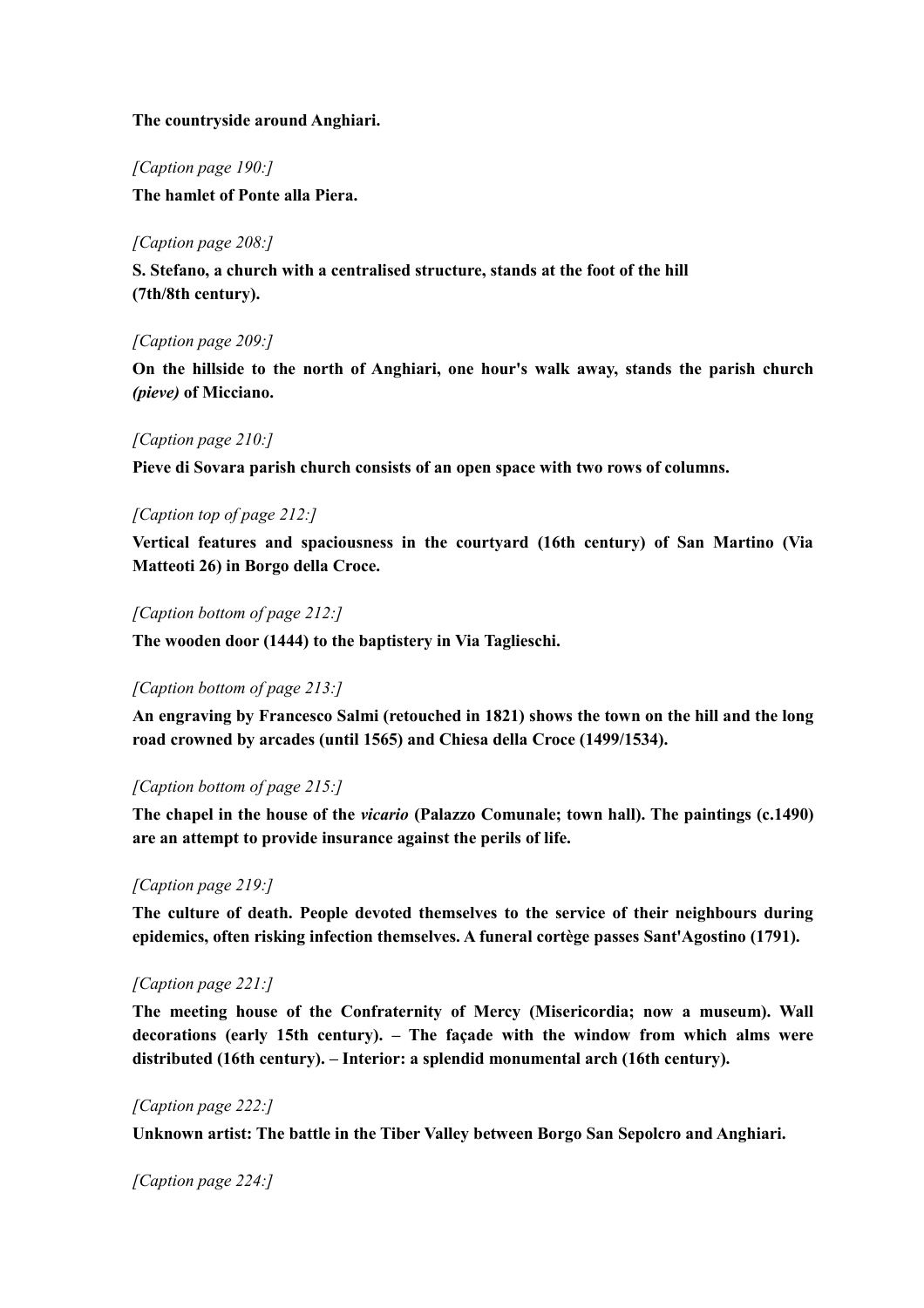**A street built with perspective in mind (Via Mazzini; 16th century).**

*[Caption page 225:]*

**Façade, cross-beam and brick nogging walls of a "Lucchese-type" house.**

*[Captions page 227:] [Left:]*

**A wall built of stones from the Tiber, formerly plastered. It was renovated in the 16th century and a splendid portal added.**

*[Right:]*

**Many houses were made of bricks in the 14th century.**

*[Captions page 228:] [Left:]*

**The Taglieschi family's house (15th century) was built of smooth, elegant-looking ashlar (now somewhat weather beaten), as was the façade of Sant'Agostino (built in 1472 and visible in the background).**

# *[Right:]*

**In the Middle Ages, many houses gained additional space from corbelling. Later this was felt to be inelegant.**

*[Captions page 229:] [Left:]*

**A spectacular superstructure. The chancel side of Sant'Agostino rises above the town wall walkway.**

#### *[Right:]*

**Elegance: once a smooth shell (14th century); later equally smooth and elegant when covered with plaster (16th century).**

*[Caption page 231:]*

**The structure of the town: cubic forms.**

#### *[Caption page 232:]*

**Smooth walls – elegance – tension – decorative elements. Rustic masonry was used here merely to provide contrast and demarcation (Via Mazzini;16th century).**

#### *[Caption page 233:]*

**In 1472, the** *vicario* **gave Sant'Agostino a new and elegantly smooth façade, inscribing it with his name in perpetuity. The ornament is a sign of the influence of Ancient Greece.**

*[Caption page 235:]*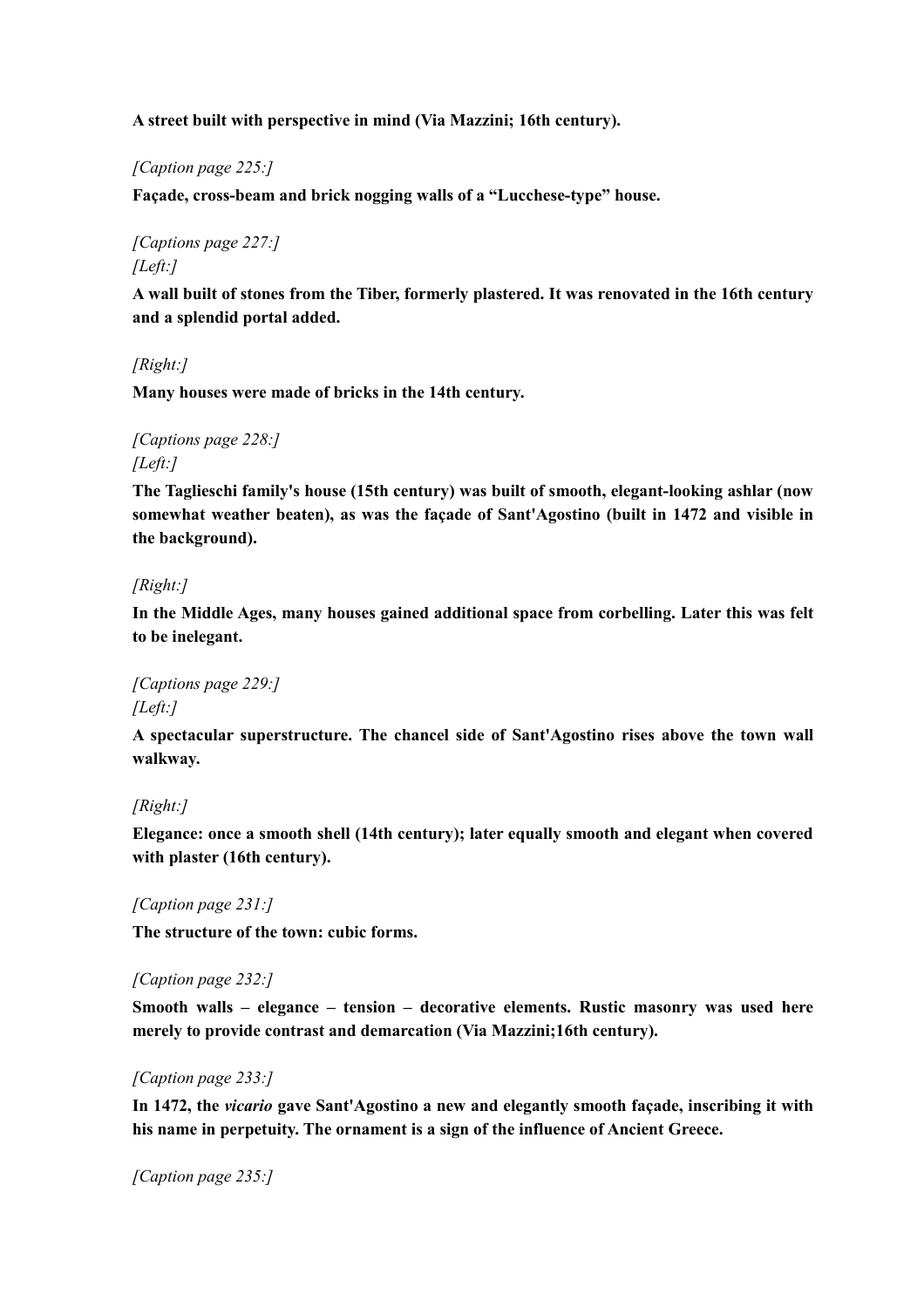#### **The Franciscan monastery (presumably c. 1563).**

#### *[Caption page 240:]*

**Rustic, a defiant signal of martial authority.**

#### *[Caption page 242:]*

**The Franciscan church. A plain hall, but with monumental decorations and very large pictures.**

#### *[Caption page 249:]*

**Sant'Agostino: the burghers take possession of the church. A plan indicating the position of family tombs (15th and 16th centuries).**

# *[Captions page 251:] [Top right:]*

**The folk-art story-teller Andrea della Robbia (pre-1472). Scenes from an altarpiece formerly in the Abbey (now in Museo Taglieschi).**

#### *[Bottom left:]*

**Mother and child in everyday family life and church ritual. The figure of Mary, on whom ideas are projected. Right: the ceramics artist Magda Garulli. The two previous illustrations** *[on page 250]***: on the left, a Madonna and Child (early 15th century, attributed to Jacopo della Quercia, Museo Taglieschi); on the right, a painting by Niccolò Soggi (Chiesa del Carmine).**

#### *[Page 255:]*

**Dramatic action painted by the Florentine artist Puligo in 1515.**

#### *[Caption page 256:]*

**Life-size rooms and scenes. A painting by Giovanni Antonio Sogliani (1531); now in the parish church** *(Propositura)***.**

#### *[Caption page 258:]*

**A reminder of the cross erected by St. Francis of Assisi. A scene painted by Carlo Dolci, a successful painter at the Florentine court.**

#### *[Caption page 261:]*

**Some of the many rôle models in Sant'Agostino church. The painter Matteo di Giovanni (c. 1430-1495) came from Sansepolcro and later went to Siena. He is believed to have worked with the renowned artist Piero della Francesca, who lived in Sansepolcro. Like Piero, Matteo depicted silent figures of great intensity, very much alive. We feel they are there before our eyes. From left they are: St. Augustine as a Bishop, St. Anthony the Abbot, St. Damian and St. Francis of Assisi (c. 1485/1490).**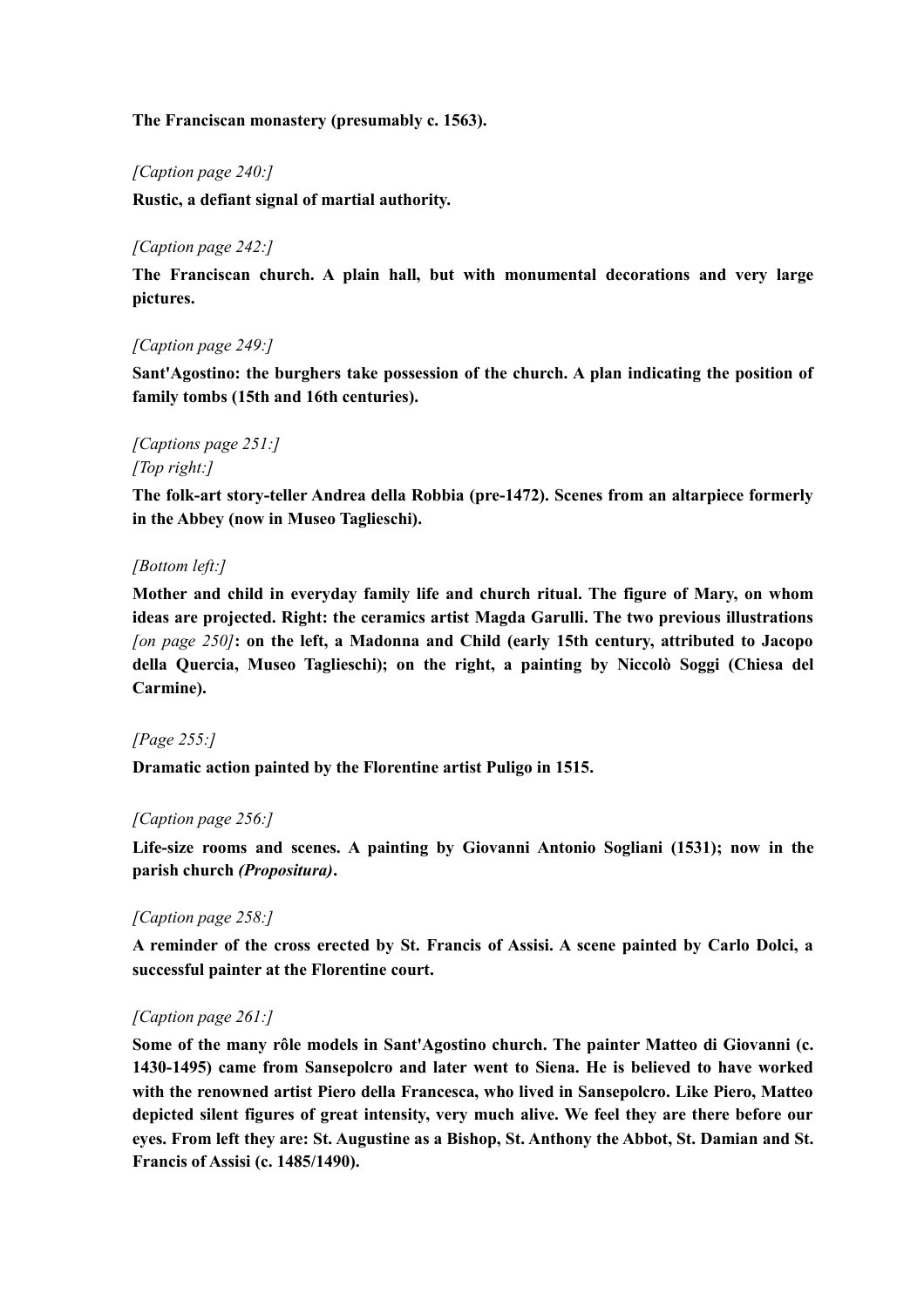#### *[Caption page 273:]*

**An eloquent memorial on the site of the famous Battle of Anghiari (1440).**

# *[Captions page 274:] [Top:]*

**Leonardo da Vinci: The Battle of Anghiari (after 1504).**

## *[Right:]*

**Leonardo da Vinci, the Battle of Anghiari, copied by Peter Paul Rubens (the Louvre).**

**Wolf Vostell: The Battle of Anghiari after Rubens and Leonardo – Antithesis to Barnett Newman (1982).**

#### *[Caption page 275:]*

**The historian Niccolò Machiavelli (1469-1527).**

*[Captions page 278 from top to bottom:]*

**Monti Rognosi ("mangy" mountains) to the north of Anghiari – a source of iron for centuries.**

**The terrible is masked by beauty: detail of a weapon manufactured by the renowned Guardiani family.**

*[Caption page 280:]* **Federico Nomi (1633-1705), priest and poet.**

#### *[Caption page 281:]*

**Help in times of disaster: the faithful call on Mother Mary to shield them under her protective mantle. Terracotta in folk-art colours; 15th century; Florence; Propositura.**

#### *[Caption page 293:]*

**The nobility rise again: Count Barbolani's massive villa (1577) above the Sovara Valley.**

#### *[Caption page 306:]*

**The magnificence of Palazzo Doni on the long street – fantastic theatricality from around 1700.**

*[Page 309:] [Top caption:]*

**The magnificent façade of the theatre (built between 1777 and 1791 by Lorenzo Pozzolini). It was a palace for music and speech, and used to stand in a scenically landscaped garden.**

#### *[Bottom caption:]*

**Theatricals before, between and after performances. The audience watch the play and**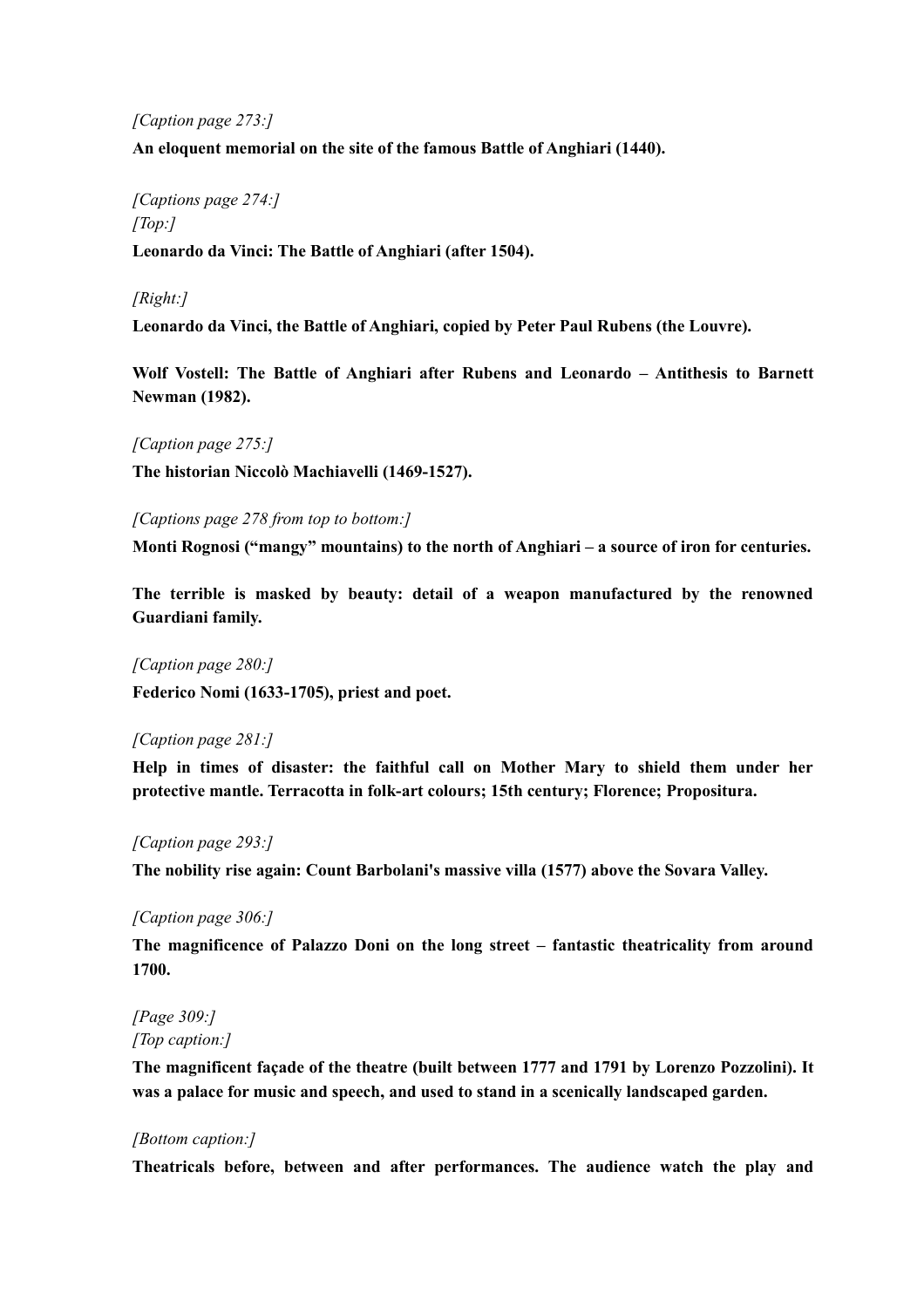**themselves play-act in a splendid and thrilling setting.**

*[Caption page 315:]* **The village of Upacchi.**

*[Caption page 322:]* **Anghiari station (around 1886).**

## *[Caption page 327:]*

**Politically motivated murder on the piazza on 19th March 1879. The victim was Giuseppi Ghignoni, a schoolteacher from the opposition.**

*[Page 328:] [Key to map:]*

**The scene of the crime: the main square**

**1 = Sala del divertimento; 2 = the place where Ghignoni was shot – Garibaldi's statue now stands on the spot (marked with a cross); 3 = the** *carabinieri* **barracks on the south side of the square. Giuseppi and Rosa Ghignoni lived in the small house above the arcades (on the righthand side of the sketch).**

#### *[Caption page 330:]*

**The first Garibaldi monument (1883) contained his bust; the second (1914) was a statue.**

#### *[Caption page 333:]*

**The covered market in Anghiari was built between 1882 and 1890. It followed in the footsteps of Les Halles in Paris and, in a spirit of optimism, was dedicated to trade and industry.**

#### *[Caption page 339:]*

**A romantic house for his mistress: Villa Miravalle (1819). All in vain.**

#### *[Caption page 340:]*

**The spacious Borgo di Monteloro on the promontory to the north of the theatre.**

*[Caption page 343:]*

**People plying their various crafts in Anghiari.**

#### *[Caption page 351:]*

**Antonio Ferrini – shoemaker, socialist, communist, émigré, resistance fighter, later mayor.**

*[Caption page 352:]* **The** *Camera del Lavoro.*

#### *[Caption page 353:]*

**Like a fairytale castle: the villa (1929) built by the architect Remo Magrini.**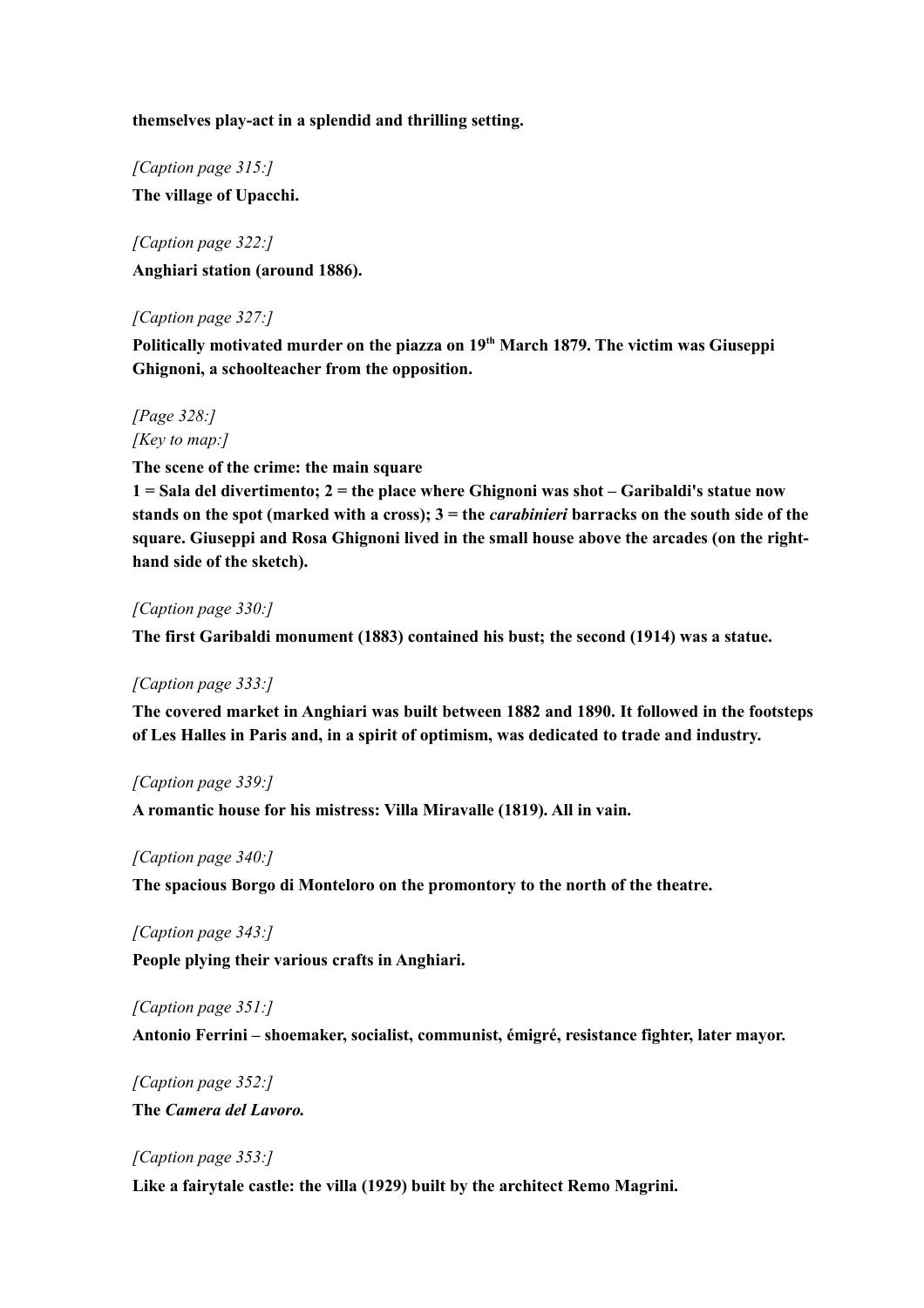# *[Captions page 354:] [Left:]*

**Tower of the chapel with its bombs. "Madonna of the bombs", quips Tonino Guerra.**

# *[Right:]*

**A section of the town wall was demolished in 1932 to allow traffic access to the town hall. On the right: a house built over the street, spanning the width of the old wall.**

# *[Caption page 355:]*

**A grove of remembrance for Renicci concentration camp, designed by the architect Valerio Dell'Omarino.**

## *[Caption page 364:]*

**Suburbanisation has meant uncontrolled growth in the surrounding area, as here in the Tiber Valley. The long road** *(stradone)* **is visible on the left.**

## *[Caption page 365:]*

**Montebello is an area on the southern end of the promontory, built up from 1990 onwards. The new district puts an end to the self-contained urban space.**

#### *[Caption page 367:]*

**Historic materials from Busatti looms.**

*[Captions page 371:] [Caption left-hand side:]*

**One of many antique shops: a "public living room".**

*[Caption right-hand side:]* **Giuseppi Mazzi, antiquarian and collector.**

*[Caption page 372:]*

**Piero Calli, antiques dealer and head of the local Anghiari Society.**

*[Caption page 377:]*

**Marco "Matto", a harmless and likeable crackpot.**

# *[Caption page 381:]*

**(Top left) The annual race from the battlefield to the main square, to commemorate the Battle of Anghiari (1440). – (Top right) The annual Corpus Christi procession. – (Bottom right) Two singers of political songs and their friends in the 1970s and 1980s: Annibale del Sere (Anghiari) and Fasia Jansen (Oberhausen, Germany). – (Bottom left) The Philharmonic Society's procession.**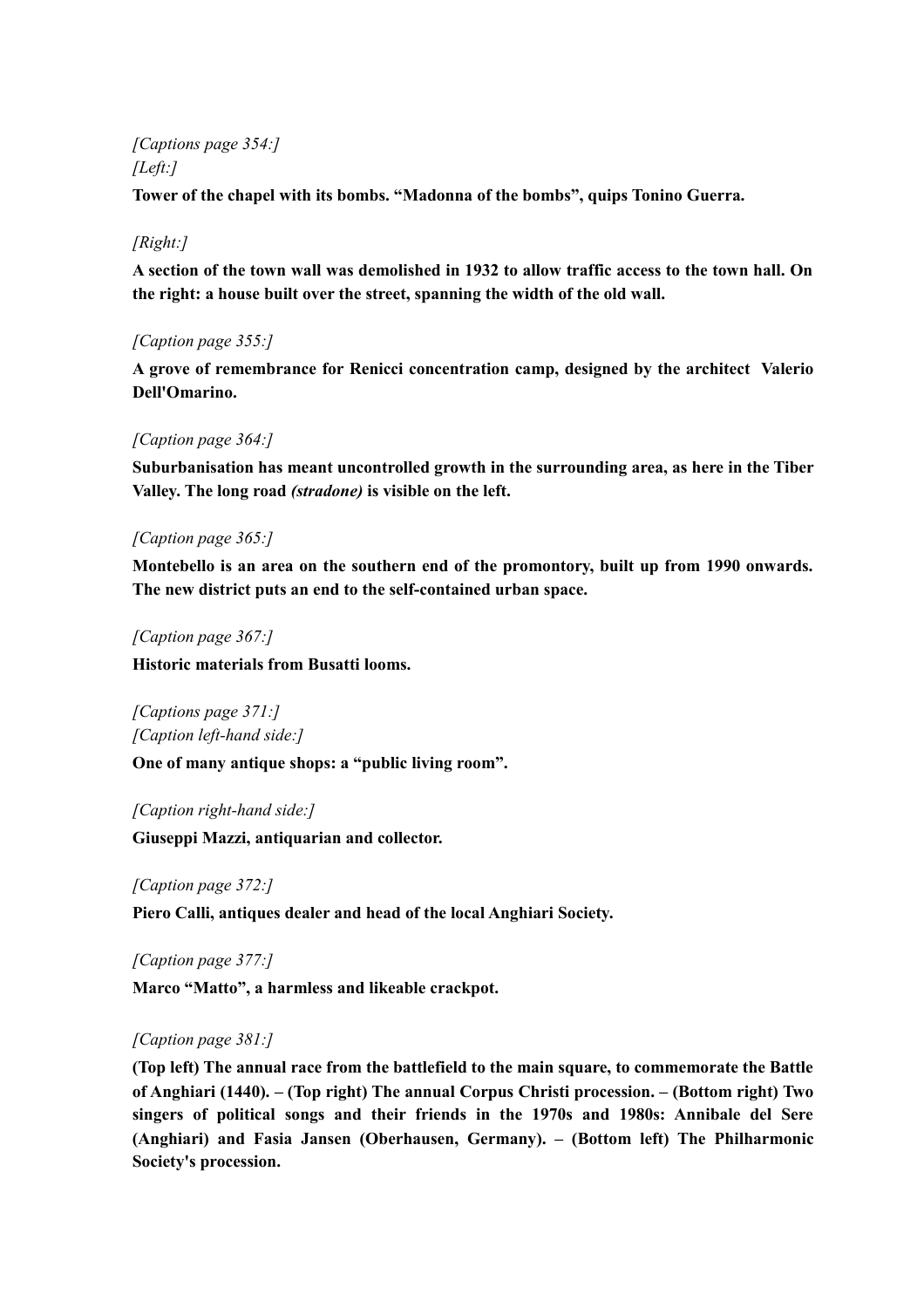#### *[Caption page 383:]*

**The kitchen team at the Unità festival represent a cross-section of the population. Mayor Franco Talozzi is centre stage.**

#### *[Caption page 384:]*

**It would seem Mayor Franco Talozzi was painted by Piero della Francesco, the famous painter from the neighbouring town of Sansepolcro, as long ago as 1459.**

#### *[Caption page 385:]*

**Historic street lamps in the historic quarter of the town.**

*[Captions page 386:] [Top:]* **Night-time festivities on the** *Mercatale***.**

#### *[Bottom:]*

**The street lamps create lighting appropriate to human needs.**

#### *[Caption page 393:]*

**The first winner of the Culture Prize in 1980: Giorgio Manzini (1930-1991), author and journalist with Paese Sera.**

#### *[Caption page 396:]*

**Gian Franco Vené, journalist and author.**

#### *[Captions page 397:]*

**The Canadian-based pianist Elmer Gill made Anghiari his second home.**

**Left: Gian Franco Vené bought a canon's apartment with access to the** *Badia* **via a high bridge, on its eastern side. The house next door belonged to his friend, Mayor Franco Talozzi.**

**Palazzo Corsi on the long straight road, opposite the market place, houses a library and archives.**

# *[Captions page 399:] [Left:]*

**Plans drawn up by the 1983 International Summer Academy were put on show. The picture is of Andries van Wijngaarden, an architect from Rotterdam.**

#### *[Right:]*

**A meeting of the Town Council.**

#### *[Caption page 400:]*

**Architects from Karlsruhe University at work in the Council Chamber. – Discussions with town planner Stefania Bolletti.**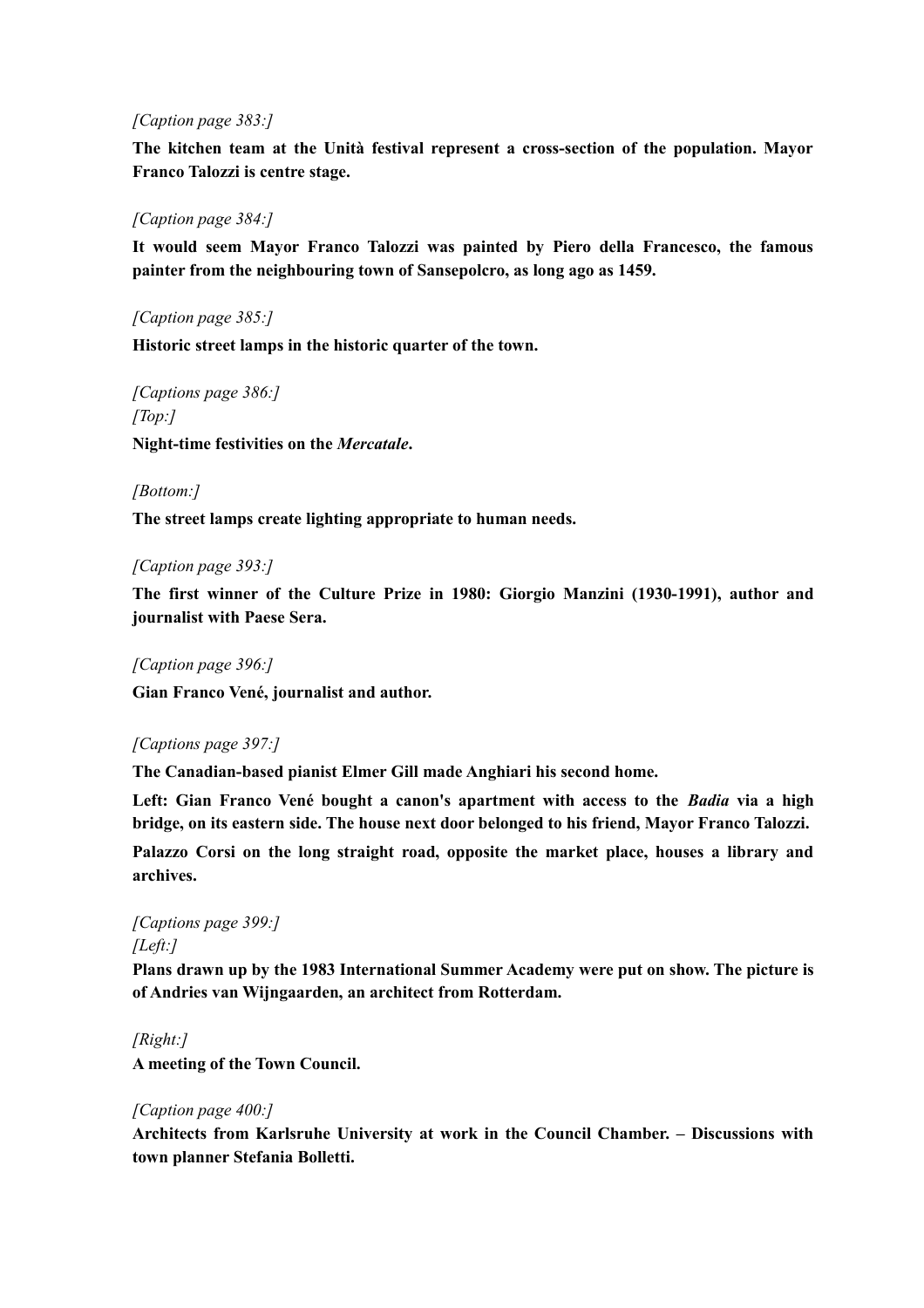*[Caption page 409:]*

**The mediaeval bridge in the hill village of Ponte alla Piera.**

*[Caption page 410:]*

**The great dam on the Upper Tiber.**

#### *[Caption page 411:]*

**The upper reaches of the Tiber have been dammed to form a reservoir to the north of Anghiari.**

*[Caption page 412:]*

**The decline of terrace farming.**

#### *[Caption page 414:]*

**In defence of ancient field structures.**

#### *[Caption page 416:]*

**A committed couple: Giorgio Manzini, author and winner of the first Culture Prize, and his wife.**

#### *[Caption page 424:]*

**Right: Prof. Gian Franco Di Pietro (University of Florence). Left: Dr. Michael Peterek (University of Karlsruhe).**

*[Caption page 428:]*

**What will be left of the hamlets on the northern slope of the Tiber Valley?**

*[Caption page 430:]*

*Agriturismo* **in the hamlet of Schietto.**

#### *[Caption page 434:]*

# **A cartoon by Walter Kurowski ("Kuro"), advertising the Baldaccio musical that toured Germany.**

The German text reads: "Italian festival: Friday 29<sup>th</sup> October 1982 at 8pm in the Eisenheim Werkstatt, Oberhausen, Fuldastrasse 4. The Italian theatre company, Compagnia dei Ricomposti, will perform the musical "Baldaccio of Anghiari". Italian food, wine and music.

*[Caption page 435:]*

**Andrea Merendelli, a stage director.**

*[Caption page 437:]* **Sketches by Martin Einsele.**

*[Caption page 439:]*